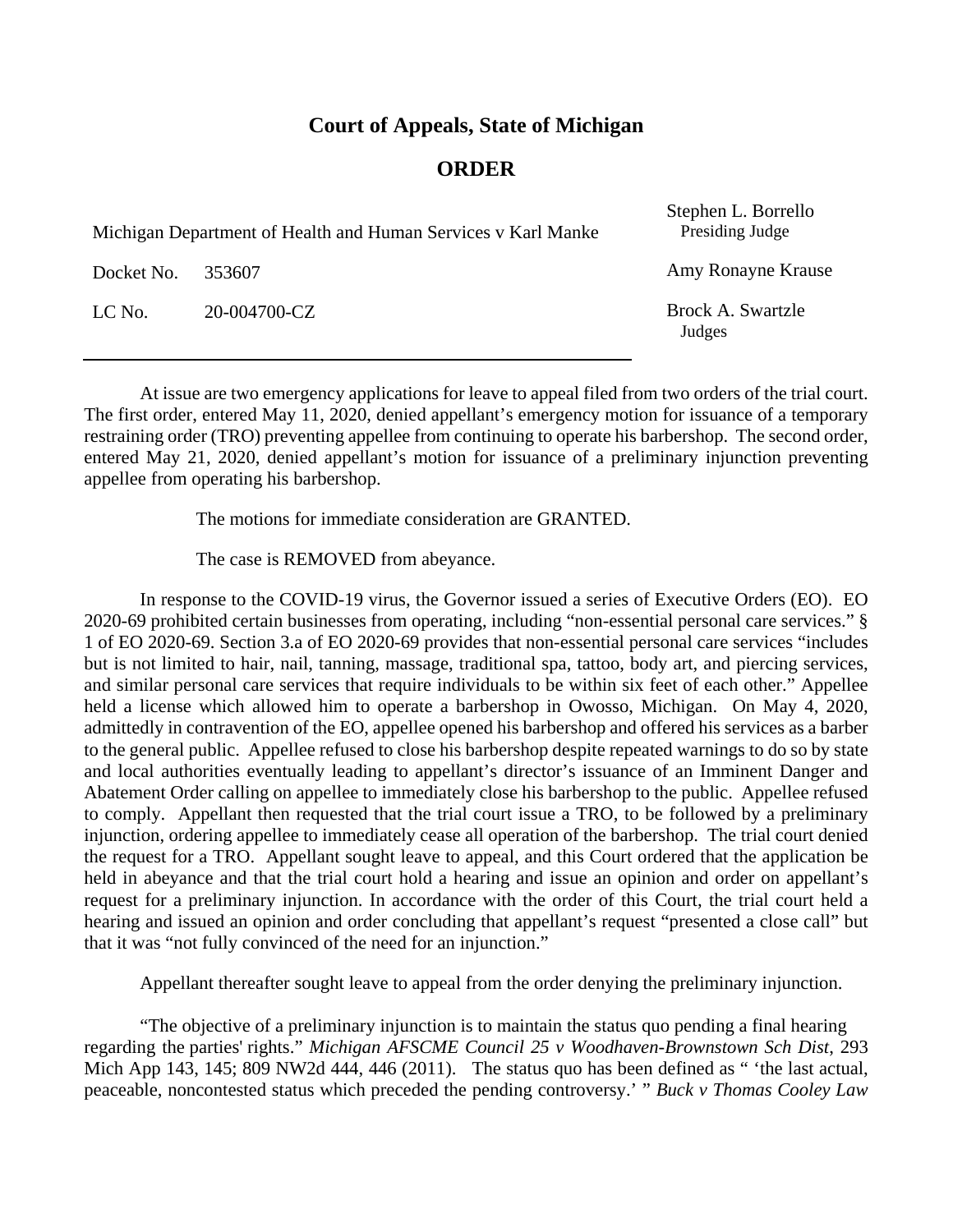*School*, 272 Mich App 93, 98 n 4; 725 NW2d 485 (2006), quoting *Psychological Services of Bloomfield, Inc v Blue Cross & Blue Shield of Michigan*, 144 Mich App 182, 185; 375 NW2d 382 (1985). Here, on May 4, 2020, when appellee provided his services to the public, the status quo was that non-essential personal care services such as barbershops were closed. In lieu of commencing a legal challenge to the constitutionality of EO 2020-69, appellee instead opened his barbershop and provided his services as a barber to the general public. Appellee continues to provide his services as a barber to the general public despite having his license summarily suspended by the State of Michigan.

When presented with a request for preliminary injunctive relief, a court should consider four factors:

(1) the likelihood that the party seeking the injunction will prevail on the merits, (2) the danger that the party seeking the injunction will suffer irreparable harm if the injunction is not issued, (3) the risk that the party seeking the injunction would be harmed more by the absence of an injunction than the opposing party would be by the granting of the relief, and (4) the harm to the public interest if the injunction is issued. [*Davis v City of Detroit Fin Review Team*, 296 Mich App 568, 613; 821 NW2d 896 (2012).]

Turning to the likelihood that the party seeking the preliminary injunction will prevail on the merits, we note appellant's request for injunctive relief is premised on assertions that appellee's actions create an imminent danger to the public health, necessitating the issuance of what is entitled an Imminent Danger and Abatement Order. The power of appellant's director to issue the Imminent Danger and Abatement Order in response to an imminent danger to the public health comes from § 2251(1) of the Public Health Code (PHC), MCL 333.1101 *et seq*. An "imminent danger" is defined to mean an existing "condition or practice . . . that could reasonably be expected to cause death, disease, or serious physical harm immediately or before the imminence of the danger can be eliminated through enforcement procedures otherwise provided." MCL 333.2251(5)(b). The PHC recognizes the singular danger that an epidemic presents to the public health and welfare and the need to take exceptional action to control the rapid spread of the disease. MCL 333.2253(1).

 The statute authorizes the director to issue orders to abate "imminent dangers" "upon a determination that an imminent danger to the health or lives of individuals exists in this state[.]" In the face of a declared public health emergency, the Legislature vested the Department with the power to exercise its discretion to decide whether an "imminent danger" exists, and in light of the Department's expertise in this realm, to "abate" the danger as the Department's experts see fit.

This expansive power easily encompasses the closing of defendant's barbershop. Thus, once the Governor declared a public health emergency, the Legislature determined that it was up to the *Department* to issue orders protecting the public health. Accordingly, in order to challenge the exercise of that authority, appellee had to present evidence that appellant overstepped the statutory boundaries. Appellee failed to present *any* evidence to rebut the Department's conclusion that operation of the barbershop posed a serious public health danger.

Here, appellant presented the trial court with evidence in the form of affidavits from Sarah Schultz, a paralegal working in the Corporate Oversight Division of the Michigan Attorney General's Office, and Joneigh Khaldun, MD, plaintiff's Chief Medical Executive and Chief Deputy Director for Health.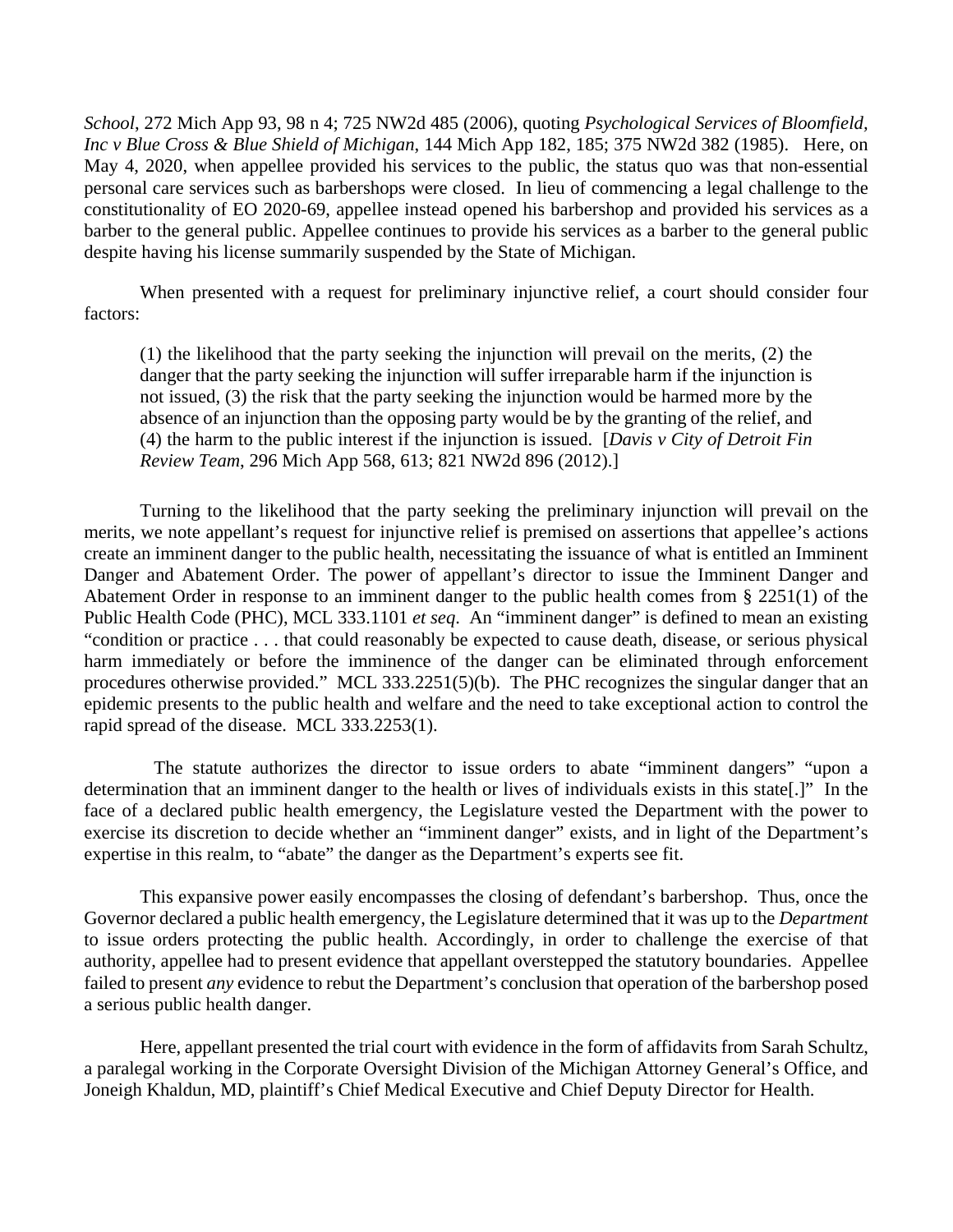Schultz averred that she had been "tasked with gathering photographs and videos related to" defendant's operation of the barbershop since he opened on May 4, 2020. Along with her affidavit, Schultz provided copies of photographs from Internet news articles; she identified web addresses for the photos, news articles and the internet videos. These photographs depict multiple people clearly within six feet of each other, some wearing masks and others not wearing masks. The trial court indicated that it had no reason to doubt Schultz's representations, but stated "there's no allegation that Ms. Schultz could authenticate the pictures." However, appellant made Schultz available to testify and the trial court could have verified the photos simply by visiting the websites listed by Schultz. Additionally, the trial court seemingly treated evidence derived from news sources differently depending on which party the evidence favored. When deciding against the issuance of a TRO, the trial court relied heavily on the fact that "[w]hile Defendant worked at this place of business, Plaintiff served the abatement order on him, employing troopers of the Michigan State Police as process servers," a factual finding with respect to which the trial court noted it "ha[d] no personal knowledge of these facts, but gleaned them from local and national news coverage." However, when adjudicating the merits of appellant's evidence derived from similar sources, the trial court dismissed appellant's proffered evidence for lack of authentication. This conclusion was additionally erroneous because defendant never disputed the accuracy of this evidence.

Regarding Dr. Khaldun's affidavit, it averred as follows:

4. COVID-19 is a novel coronavirus . . . . The is no human immunity to COVID-19, and there is no available treatment or vaccine for COVID-19.

\* \* \*

6. COVID-19 is thought mainly to spread person-to-person (1) between people who are in close contact with a person infected with COVID-19 and (2) through respiratory droplets produced when an infected person coughs or sneezes. It may also be possible that a person can get COVID-19 by touching a surface or object that has the virus on it and then touching their mouth, nose, or eyes.

7. Close contact is defined as being within approximately six feet of an infected person for a long period of time or having direct contact with infectious secretion. Examples of close contact include . . . being near someone who has COVID in a confined space if that person is not wearing a mask; and being coughed or sneezed on by someone who has COVID-19.

\* \* \*

9. As of May 12, 2020, 1 in every 10 people diagnosed with COVID-19 in Michigan has died.

10. People of all ages can be infected. . . . The age range for people dying from COVID-19 in Michigan rages from age 5 to 107.

11. The disease often first infects the lungs and starts off mild with a cough, fever and fatigue. Some people quickly, within days, progress to severe disease including Acute Respiratory Distress Syndrome and a severe inflammatory response that can lead to multiorgan failure and death. No one knows exactly how a particular person will respond. There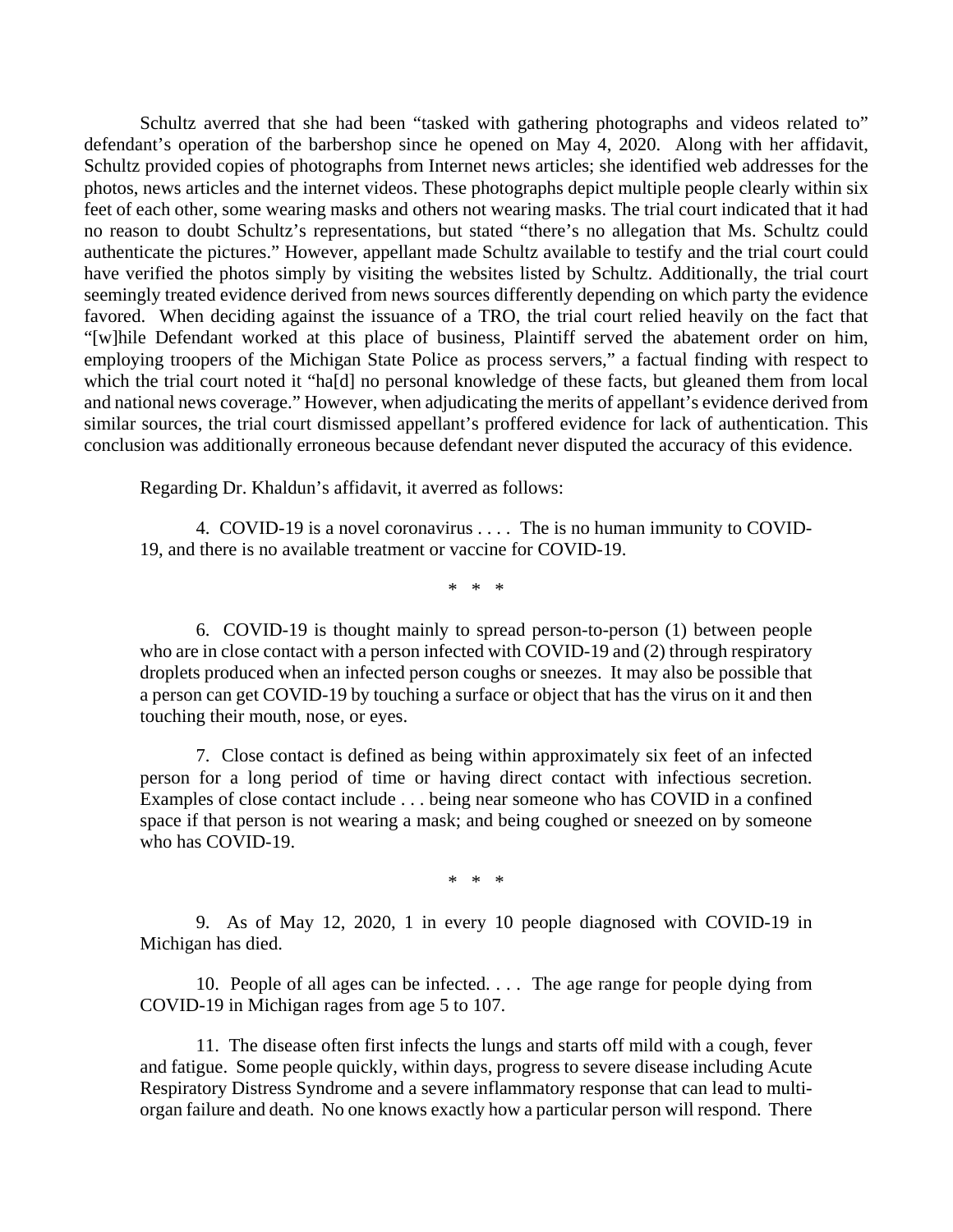are also reports of children across the country, including in Michigan, having a severe illness called Pediatric Multi-System Inflammatory Syndrome related to COVID-19. Some children have died from it.

12. In addition to being spread by symptomatic individuals, COVID-19 can also be spread by persons without any symptoms . . . .

13. As of May 11, 2020, Michigan has 47,552 confirmed cases of COVID-19 and 4,584 deaths. This is the 7th highest in the country in terms of confirmed cases and 3rd highest in terms of deaths. Those numbers do not reflect all cases of COVID-19. . . .

14. As of May 11, 2020, Shiawassee County has 211 confirmed cases of COVID-19 and 17 confirmed deaths.

15. Social distancing is currently the only effective means to slow the spread of COVID-19 and save lives. . . .

\* \* \*

18. I have reviewed the recent news coverage, including pictures of the operation of Karl Manke's Barbershop and the congregation of people outside the barbershop. The photos demonstrate that appropriate social distancing is not taking police inside the barbershop or outside of it. The photos further demonstrate that many individuals, including at times Karl Manke himself, are not wearing masks and are coming in close contact with one another.

19. Close contact, like that occurring both within Karl Manke's Barbershop and outside the barbershop, is an imminent danger to the public health. The practices could reasonably be expected to cause death, disease, or serious physical harm to individuals and the public at large.

\* \* \*

21. Given the number of known cases of COVID-19 in Michigan and how the disease is spread, there is a high likelihood that the continued operation of Karl Manke's barber shop will result in irreparable harm to the public health. . . .

The trial court criticized Dr. Khaldun's affidavit for not explaining how the doctor concluded that appellant's barbershop presents a public health risk, even though the trial court believed this conclusion makes sense at face value. Such a finding was error as it was premised on the trial court second-guessing Dr. Khaluden's medical and administrate conclusions. See *Dignan v Mich Pub Sch Employees Retirement Bd*, 253 Mich App 571, 576; 659 NW2d 629 (2002) ("Courts should accord due deference to administrative expertise and not invade administrative fact finding by displacing an agency's choice between two reasonably differing views."). Additionally, the trial court's repudiation of Dr. Khaluden's affidavit was made despite appellee offering no evidence to rebut Dr. Khaldun's assertions. Hence, the only evidence before the trial court was evidence which supported appellant's assertion that there exists an imminent danger.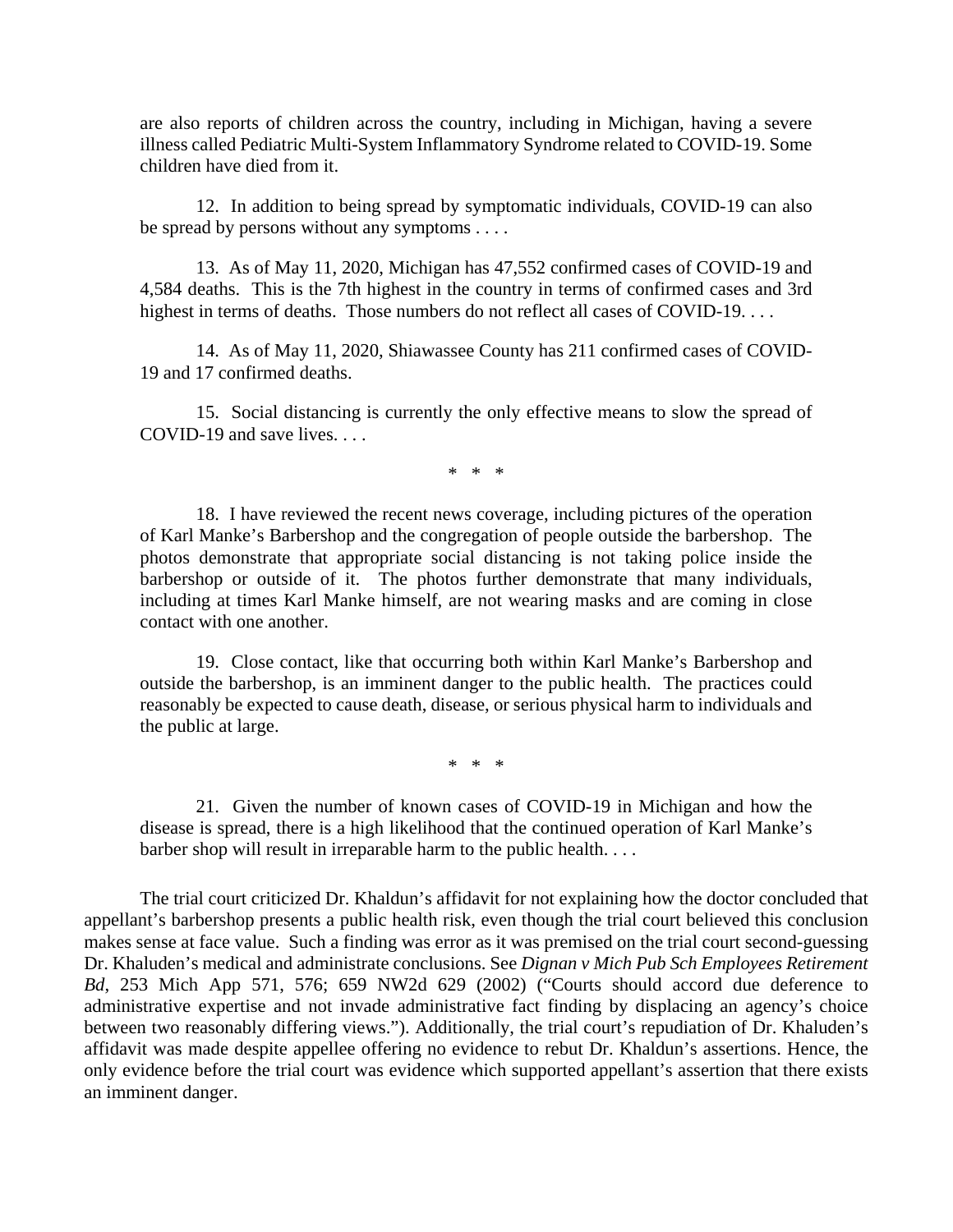Rather than contest the factual underpinnings which establish an imminent danger, appellee's entire defense is premised on objections to the constitutional validity of the EO. Appellee raises several constitutional arguments. Relying on *Texas v Johnson*, 491 US 397; 109 S Ct 2533; 105 L Ed2d 342, appellee argues that the EO violates his First Amendment rights because the EO infringes on his freedom of speech. Appellee argues that continued operation of his barbershop is tantamount to a protest of the EO, in that his conduct is expressive similar to the flag burning in *Johnson*. However, unlike the defendant in *Johnson*, here, appellee was not singled out based on his expression of dissatisfaction with the EO. Additionally, as instructed by the Supreme Court, "We cannot accept the view that an apparently limitless variety of conduct can be labeled 'speech' whenever the person engaging in the conduct intends thereby to express an idea." *United States v O'Brien*, 391 US 367, 376; 88 S Ct 1673; 20 L Ed2d 672 (1968). "[W]hen 'speech' and 'nonspeech' elements are combined in the same course of conduct, a sufficiently important governmental interest in regulating the nonspeech element can justify incidental limitations on First Amendment freedoms." *Id*. Here, the State has an important governmental interest in containing the spread of COVID-19 and the EO is directed at that interest and not at any speech or expressive conduct that may be expressed by appellee in continuing to provide services as a barber. This has been precedent for over a century. "That until Congress has exercised its power on the subject, such state quarantine laws and laws for the purpose of preventing, eradicating, or controlling the spread of contagious or infectious diseases, are not repugnant to the Constitution of the United States, although their operation affects interstate or foreign commerce, is not an open question." *Compagnie Francais de Navigation a Vapeur v Louisiana State Board of Health,* 186 US 380, 387; 22 S Ct 811; 46 L Ed 1209 (1902). Hence, appellant is likely to prevail on the issue of whether the EO violates appellee's First Amendment rights. *O'Brien*, 391 US at 376; *Davis*, 296 Mich App at 613.

Appellee also argues that implementation of the EO violates his constitutional right to equal protection under the law because some businesses are allowed to remain open whereas others are closed. However, appellee does not claim to be a member of a protected class; or that a fundamental right has been infringed. This leaves the rational basis test as the proper foundation for analysis. Rational basis applies to social and economic regulation, of which this is an example. *Phillips v Mirac, Inc*, 470 Mich 415, 434; 685 NW2d 174, 185 (2004). As previously indicated, the evidence submitted by appellant is sufficient to pass the rational basis test. Hence, on the pleadings before us, appellant is likely to prevail on this issue. *Davis*, 296 Mich App at 613.

Although appellee raises a myriad of additional issues, we cannot glean from any of the arguments set forth any bases on which appellee would prevail in his challenges to the authority of the Governor to issue EOs.

Regarding factor (2), the trial court only considered two affidavits provided by appellant. As previously discussed, the trial court ignored the findings and determination of appellant's chief medical executive, which establish the danger of irreparable harm. Moreover, as previously indicated, the trial court mishandled both affidavits.

The trial court also erred in concluding that factor (3) did not weigh in appellant's favor. While the trial court acknowledged the potential of harm to the public, it nonetheless substituted its judgment for that of the experts by concluding that this "harm does not justify the issuance of an injunction on such scant evidence." Again, the trial court rejected uncontested evidence when it reasoned that "an affidavit by a doctor who recited general facts about the virus and read a newspaper article" did not tip the scales in favor of issuing the injunction, "no matter how great the public emergency." As discussed and cited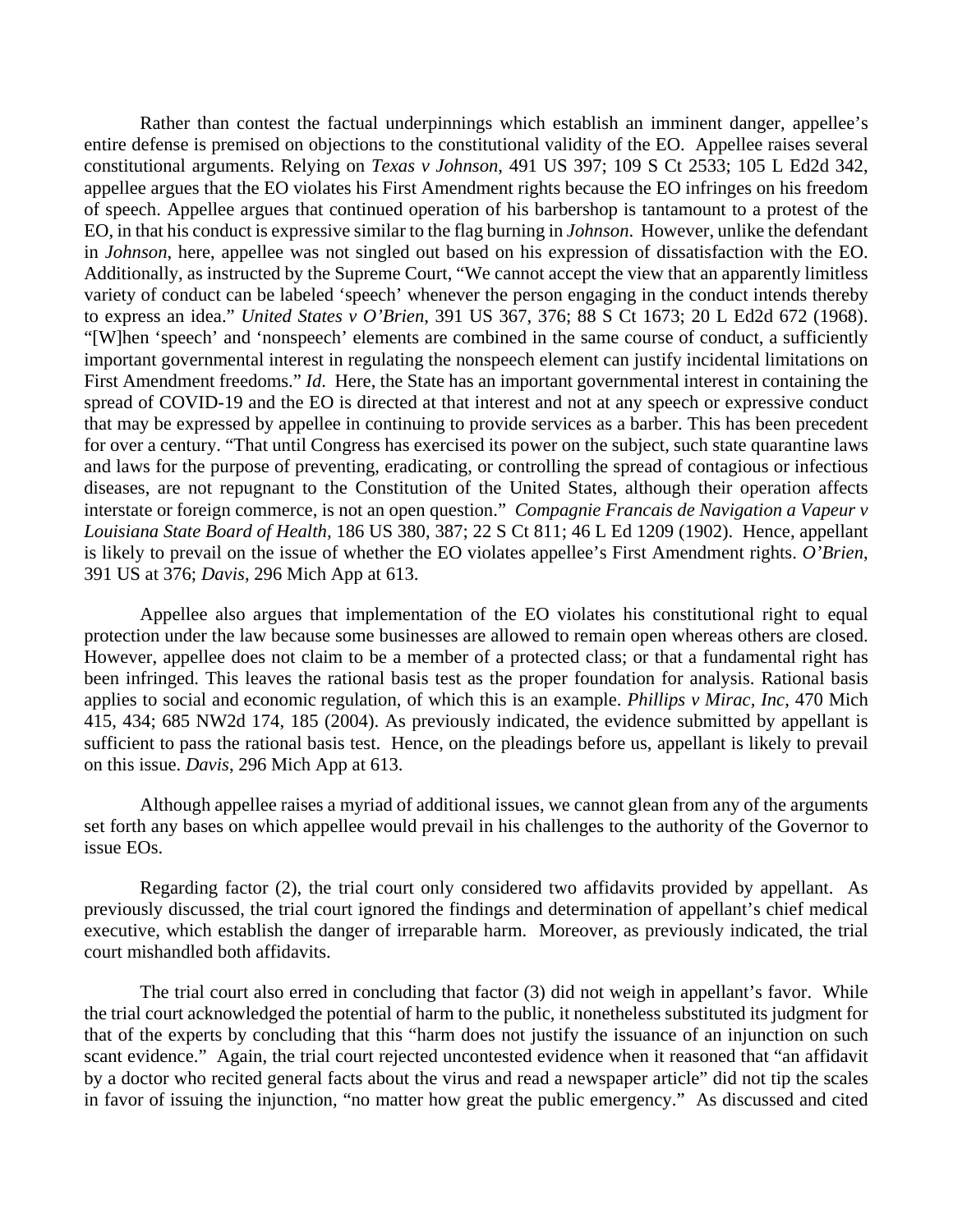above, the evidence before the trial court was not scant. Chief medical executive Khaldun is a highly trained and experienced public health physician and administrative professional. Uncontroverted evidence clearly revealed that COVID-19 is a highly communicable illness. Uncontroverted evidence revealed that COVID-19 is spread by infected persons showing no symptoms that could serve to warn others of the possibility of infection. Uncontroverted evidence clearly revealed that COVID-19 can be spread from person-to-person quickly and reach people separate from an area of contamination. From this record, the trial court should have concluded that the risk that the party seeking the injunction would be harmed more by the absence of an injunction than the opposing party would be by the granting of the relief. *Davis*, 296 Mich App at 613.

Finally, we agree with the trial court that factor (4) weighs in appellant's favor.

For the reasons set forth in this order, the emergency application for leave to appeal from the trial court's May 21, 2020 denial of appellant's request for a preliminary injunction is GRANTED. The decision of the trial court is REVERSED and the case is REMANDED for the trial court to enter a PRELIMINARY INJUNCTION ordering appellee to immediately cease all operations at the barbershop, to be enforced through the court's general contempt powers, MCL 600.1711.

The application for leave to appeal filed from the trial court's May 11, 2020 denial of appellant's request for a TRO is DISMISSED as moot.

We retain jurisdiction to verify entry of the preliminary injunction.

\_\_\_\_\_\_\_\_\_\_\_\_\_\_\_\_\_\_\_\_\_\_\_\_\_\_\_\_\_\_\_ Presiding Judge

Swartzle, J., I concur in part and dissent in part. Specifically, I agree with my colleagues that the appellant's application for leave related to the denial of a TRO should be DISMISSED as moot. I also agree that the motions for immediate consideration should be GRANTED. Finally, I agree that the appellant's emergency application for leave related to the trial court's denial of a preliminary injunction should be GRANTED (but only in part), as both parties raise jurisprudentially significant issues that warrant review by this Court and, ultimately, our Supreme Court.

Where I diverge from my colleagues is with the additional relief that they grant on an immediate basis. Under our court rules, a "peremptory reversal" is proper where "reversible error is so manifest that an immediate reversal of the judgment or order appealed from should be granted without formal argument or submission." Importantly, the decision to grant such relief "must be unanimous." MCR 7.211(C)(4). As I read the majority's language, the majority has ordered "an immediate reversal" of the trial court's denial of preliminary injunctive relief without formal submission to a merits panel drawn randomly from the entire court, without oral argument, without the opportunity for amici briefs, and without a unanimous vote by this motions panel. The majority's order reads more like an in-depth opinion of this Court issued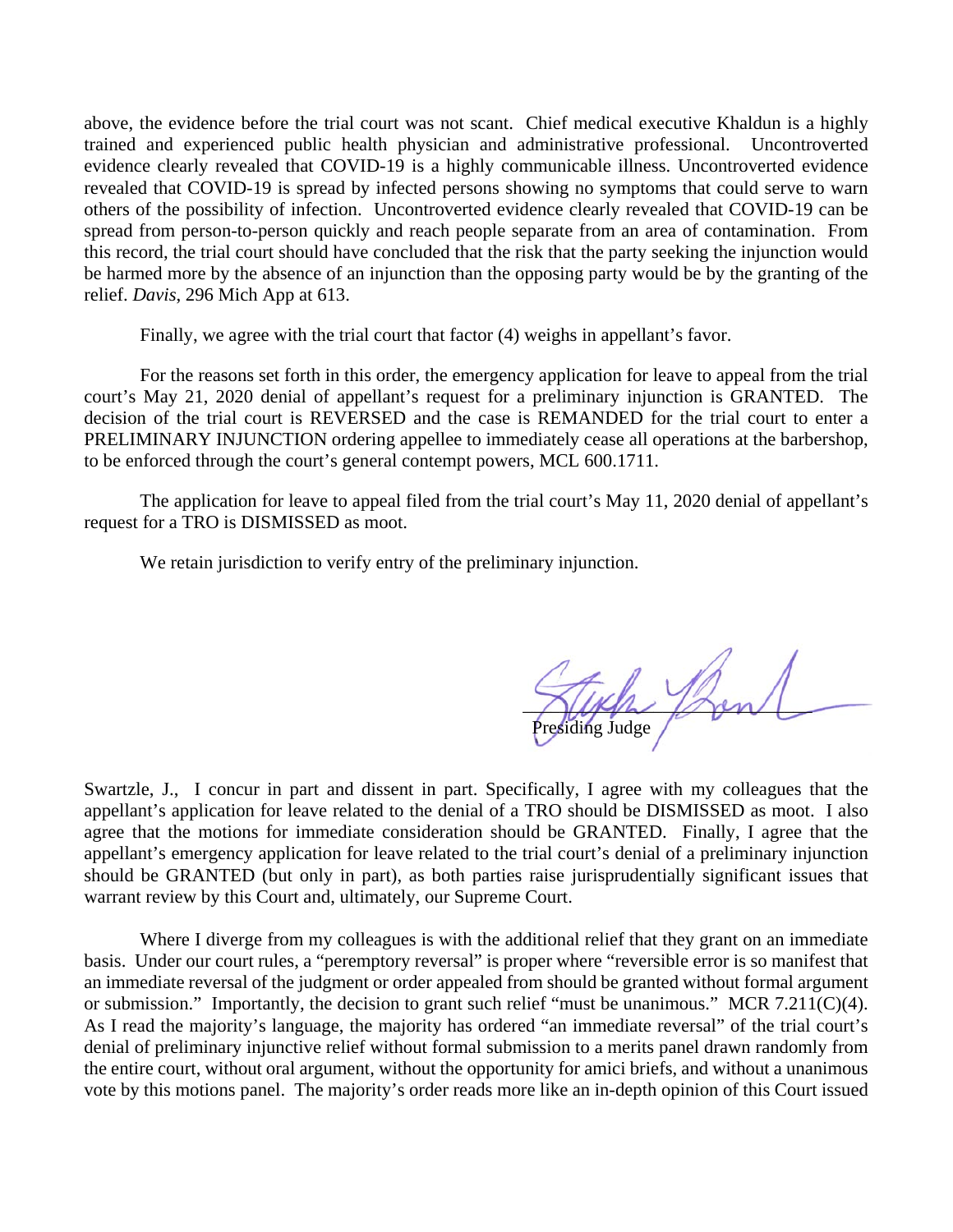by a merits panel, rather than the type of summary order normally issued by a motions panel. To my reading, the majority's relief appears to be a peremptory reversal, which seems procedurally irregular given that the panel's vote was not unanimous on this issue. Be that as it may, the majority has ruled.

With respect to the merits, both parties raise important issues—in my opinion, maybe the most jurisprudentially significant issues this State has seen in years or decades. The arguments raised in this case overlap with similar arguments in other cases, see, e.g., *Michigan House of Representatives v Governor*, Court of Claims, Docket No. 20-000079-MZ; *Michigan United for Liberty v Governor*, Court of Claims, Docket No. 20-000061-MZ. One of the most significant arguments is over the question of the constitutional and statutory validity of the Governor's post-April 29, 2020, Executive Orders.

The people of this State are constitutionally guaranteed a republican form of government, one with a separation of powers balanced between the three branches. US Const, art IV, § 4, cl 1; Const 1963, art 3, § 2. Simply put, the Legislature is supposed to legislate, the Executive is supposed to execute, and the Judiciary is supposed to judge. As set forth in our state Constitution, "No person exercising powers of one branch shall exercise powers belonging to another branch except as expressly provided in this constitution." Const 1963, art 3, § 2. This case and others like it raise legitimate questions of whether the separation of powers between the Legislative and Executive branches has been impermissibly eroded during our government's response to the Covid19 pandemic.

For example, one source of authority cited in recent Executive Orders related to Covid19 is the Emergency Management Act, 1976 PA 390 (EMA). This act requires that, after the initial 28 days of an emergency or disaster declared by the Governor, the Legislature has a necessary and critical role in determining whether to extend the emergency/disaster and, if so, how best to address it. It has been reported that, near the end of the 28-day period, the Governor declared the Covid19 emergency/disaster terminated under the EMA, but then just a minute later, declared a new emergency/disaster with a purported new 28-day period. Was this a faithful execution of the EMA or, rather, an attempt to avoid the Legislature's role under the EMA?

As another example, the Governor has also relied on the Emergency Powers of Governor Act, 1945 PA 302 (EPGA). This WWII-era law is broadly worded, which could be viewed as a virtue or a vice. On the one hand, the act seems to grant the Governor unilateral authority to declare an emergency for an indeterminate duration, with broad powers to address the emergency. On the other hand, because the EPGA appears to have few, if any, real restrictions on the Governor's authority or even standards to guide that authority, this may mean that the Legislature unconstitutionally delegated its law-making authority to the Governor. As for the argument made by the Attorney General in one of the related cases that the Legislature could just add restrictions to the EPGA if it sees fit, the force of this argument is undercut if those restrictions can be avoided by, for example, terminating a declaration of emergency, waiting a minute, and then declaring a "new" emergency.

The validity of the recent Executive Orders is a key question in this and related cases. I have serious doubts, for example, whether the administrative order in this case would have been issued absent the Executive Orders related to Covid19, including those issued after April 29, 2020. Even setting those doubts aside, there is, at the very least, a sufficient basis to submit the case to a merits panel for a fuller analysis with the benefit of oral argument.